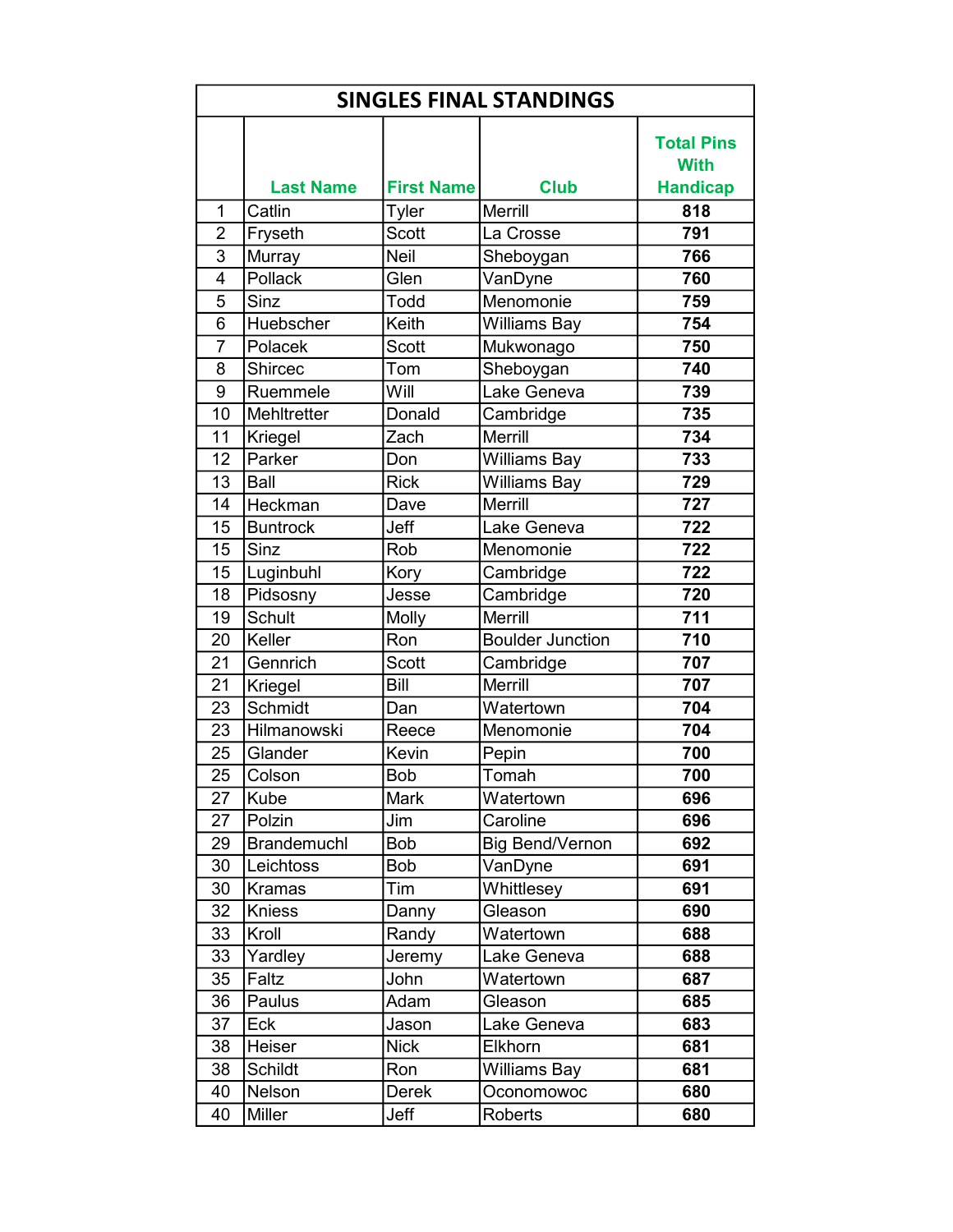| 42 | <b>Barton</b>   | Jim           | <b>Williams Bay</b>    | 679              |
|----|-----------------|---------------|------------------------|------------------|
| 43 | Kaufmann        | Chris         | Watertown              | $\overline{677}$ |
| 44 | <b>Breaker</b>  | Kevin         | Caroline               | 676              |
| 45 | <b>Stevens</b>  | Jason         | Mukwonago              | 675              |
| 46 | <b>Rosiak</b>   | <b>Rickie</b> | <b>Big Bend/Vernon</b> | 674              |
| 47 | Paulus          | Timothy       | Gleason                | 673              |
| 48 | Froh            | Mike          | Camp Douglas           | 672              |
| 49 | <b>Schrank</b>  | <b>Rich</b>   | Mukwonago              | 671              |
| 50 | LeBoeuf         | John          | <b>St Francis</b>      | 670              |
| 51 | Krug            | <b>Kris</b>   | Whittlesey             | 669              |
| 52 | Kasmar          | <b>Dixie</b>  | Cambridge              | 668              |
| 52 | Clinton         | Jim           | <b>Bear Creek</b>      | 668              |
| 52 | <b>Beyer</b>    | Jeff          | Merrill                | 668              |
| 52 | Kundinger       | Jim           | Aubrndale              | 668              |
| 56 | Sandberg        | Loren         | Menomonie              | 667              |
| 57 | Krueger         | Michelle      | Cambridge              | 666              |
| 58 | Catalano        | Linda         | Oconomowoc             | 665              |
| 58 | <b>Bowe</b>     | Jay           | Cambridge              | 665              |
| 58 | Peterson        | Andrew        | Camp Douglas           | 665              |
| 61 | Smith           | Greg          | Camp Douglas           | 663              |
| 61 | Verg            | Lee           | Caroline               | 663              |
| 63 | Colson          | Harvey        | Tomah                  | 661              |
| 64 | Gerdes          | Kevin         | Camp Douglas           | 660              |
| 65 | <b>Brown</b>    | Jeff          | <b>Roberts</b>         | 659              |
| 66 | VanHoof         | Pat           | Caroline               | 658              |
| 67 | <b>Buchler</b>  | <b>Bob</b>    | Gleason                | 657              |
| 68 | Kraft           | Jill          | Merrill                | 656              |
| 69 | <b>Biebauer</b> | Ronda         | <b>Roberts</b>         | 655              |
| 69 | James           | <b>Mike</b>   | <b>Big Bend/Vernon</b> | 655              |
| 71 | Litza           | Wayne         | <b>Oak Creek</b>       | 654              |
| 72 | <b>Michalak</b> | Frank         | Oak Creek              | 653              |
| 72 | Romens          | Reed          | Pittsville             | 653              |
| 74 | <b>McKillip</b> | Karl          | <b>Williams Bay</b>    | 652              |
| 74 | Miller          | Pete          | Lake Geneva            | 652              |
| 74 | Schwanebeck     | <b>Bryan</b>  | Pittsville             | 652              |
| 77 | Kreye           | Sharleen      | Roberts                | 651              |
| 77 | Erickson        | <b>Brian</b>  | Pepin                  | 651              |
| 77 | Carlson         | Shirley       | Greenville             | 651              |
| 77 | Jocobson        | Ray           | Lake Geneva            | 651              |
| 81 | Sampson         | Bill          | Mukwonago              | 650              |
| 81 | Murray          | Janis         | Sheboygan              | 650              |
| 83 | Knott           | Dennis        | Merrill                | 649              |
| 83 | Pollack         | Jeff          | VanDyne                | 649              |
| 85 | Trojanowski     | Mark          | Mukwonago              | 648              |
| 86 | Krueger         | Chris         | Cambridge              | 647              |
| 86 | Schwanebeck     | Adam          | Pittsville             | 647              |
| 88 | Carlson         | <b>Steve</b>  | Greenville             | 646              |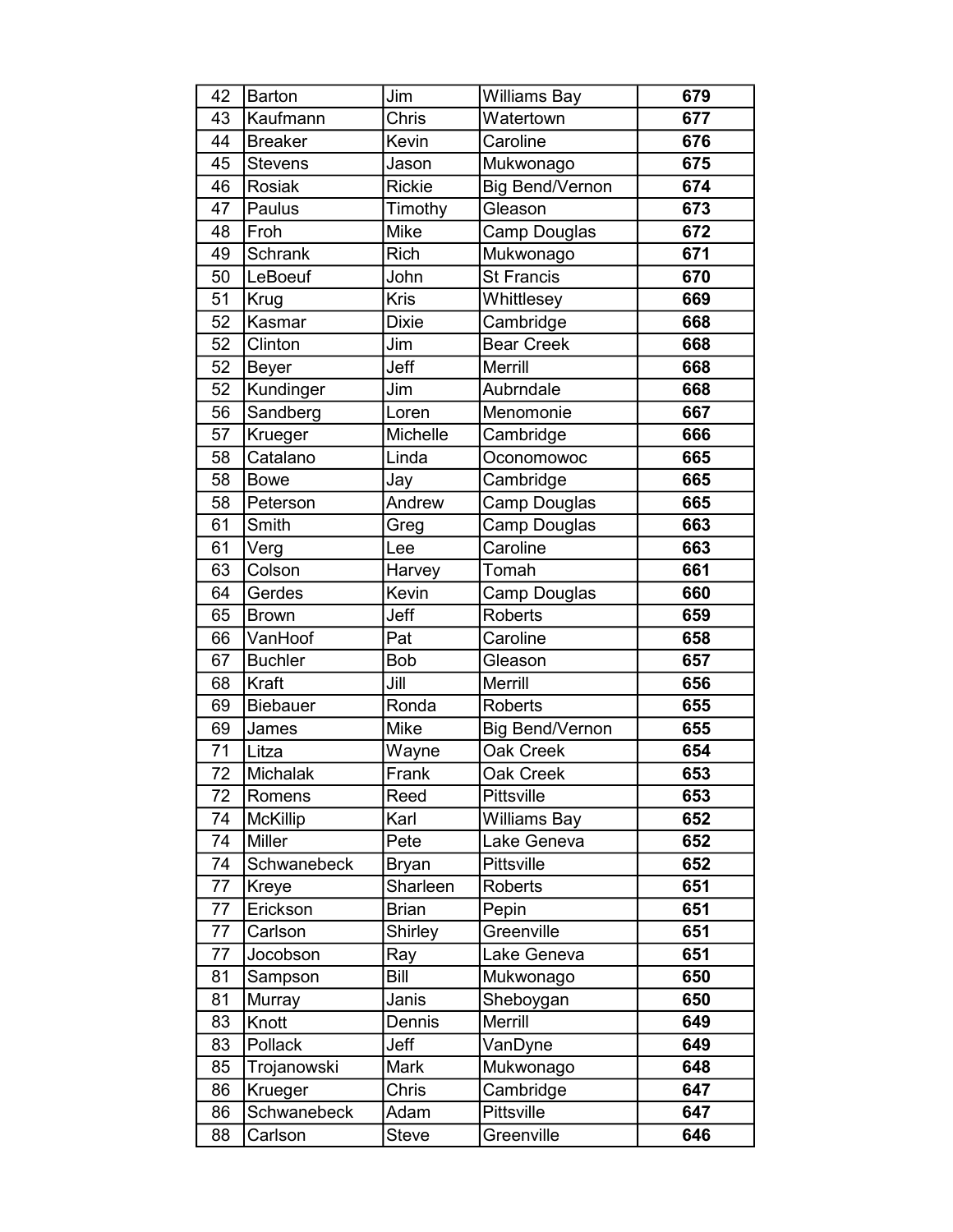| 89                | Robole          | Kelly           | <b>Roberts</b>         | 645 |
|-------------------|-----------------|-----------------|------------------------|-----|
| 89                | Vogel           | Jermey          | Spencer                | 645 |
| 89                | Roon            | <b>Scott</b>    | Greenville             | 645 |
| 92                | Wold            | <b>Brian</b>    | Menomonie              | 644 |
| 92                | Leonard         | Lisa            | Oak Creek              | 644 |
| 92                | Woggon          | Tom             | Camp Douglas           | 644 |
| 95                | Daher           | Laura           | <b>Roberts</b>         | 643 |
| 95                | Nesseth         | Jay             | <b>Roberts</b>         | 643 |
| 95                | Ehrke           | Leif            | Cambridge              | 643 |
| 95                | Moore           | Tim             | <b>Pittsville</b>      | 643 |
| 99                | Wolff           | Ed              | Watertown              | 642 |
| 100               | <b>Clemmens</b> | Tom             | <b>Roberts</b>         | 637 |
| 100               | Madsen          | Jamison         | Oak Creek              | 637 |
| 102               | Glassman        | Carl            | <b>Big Bend/Vernon</b> | 636 |
| 103               | Rather          | Marlene         | Watertown              | 634 |
| 104               | Beyer           | Leah            | Merrill                | 633 |
| 105               | <b>Wolff</b>    | <b>Michelle</b> | Watertown              | 631 |
| 105               | Scheuerman      | <b>Barry</b>    | Gleason                | 631 |
| 105               | Hilbert         | Max             | Sheboygan              | 631 |
| 108               | Fanta           | Al              | <b>Roberts</b>         | 630 |
| 108               | Buss            | Eric            | Menomonie              | 630 |
| 110               | Schweitzer      | Rob             | <b>Bear Creek</b>      | 629 |
| 110               | O'Brien         | Patrick         | Sheboygan              | 629 |
| 112               | Hanke           | Edd             | Menomonie              | 628 |
| 112               | Dimauro         | Anthony         | Lake Geneva            | 628 |
| $\overline{1}$ 12 | <b>Jurss</b>    | John            | Sheboygan              | 628 |
| 112               | Forsythe        | Todd            | Camp Douglas           | 628 |
| 112               | Carr            | James           | Camp Douglas           | 628 |
| 117               | Hackl           | Richard         | <b>St Francis</b>      | 627 |
| 118               | Olson           | Jeff            | <b>Roberts</b>         | 626 |
| 119               | Brost           | Ricky           | Mukwonago              | 625 |
| 120               | Hoppenroth      | Ben             | Watertown              | 624 |
| 120               | Krug            | Greg            | Whittlesey             | 624 |
| 120               | Lofink          | Kistina         | Merrill                | 624 |
| 123               | Carter          | Louis           | <b>Roberts</b>         | 623 |
| 123               | <b>Hawkins</b>  | Connie          | <b>Williams Bay</b>    | 623 |
| 123               | LoFink          | Ryan            | Merrill                | 623 |
| 126               | Krause          | Dan             | Spencer                | 622 |
| 126               | Kautz           | <b>Beth</b>     | Merrill                | 622 |
| 126               | Sommers         | Tim             | Oak Creek              | 622 |
| 129               | Jacobson        | Dave            | Lake Geneva            | 621 |
| 130               | Spletter        | <b>Steve</b>    | Menomonie              | 620 |
| 131               | Palumbo         | Chris           | Oconomowoc             | 619 |
| 131               | Welden          | Tom             | <b>Big Bend/Vernon</b> | 619 |
| 133               | Michalak        | Nicole          | Oak Creek              | 618 |
| 134               | Erickson        | Lanny           | Roberts                | 617 |
| 134               | Cekosh          | MarryAnn        | Gleason                | 617 |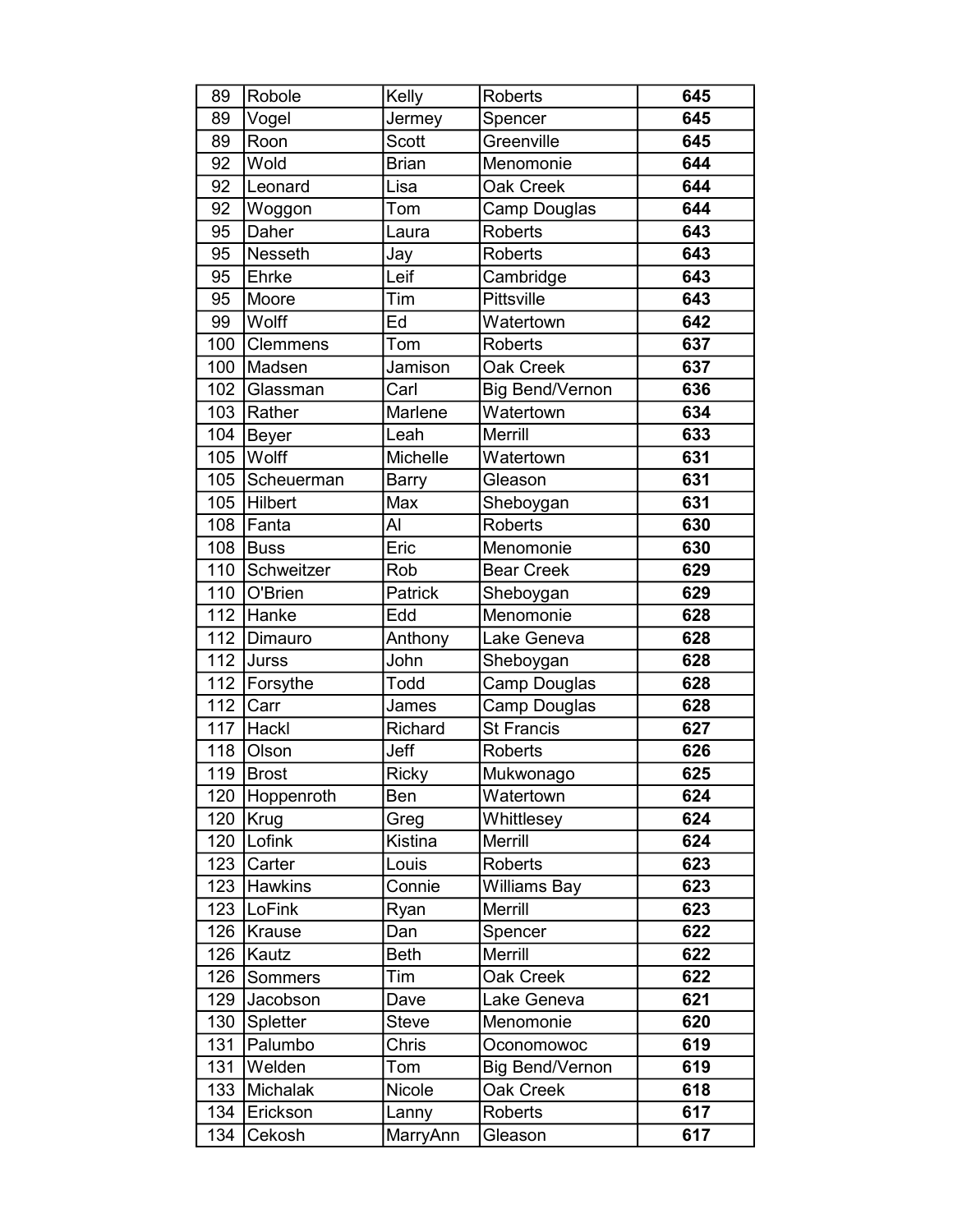| 136 | Luedtke        | Dennis       | Menomonie               | 616              |
|-----|----------------|--------------|-------------------------|------------------|
| 136 | Mueller        | Lea Ann      | Cambridge               | 616              |
| 136 | Mueller        | Tom          | Camp Douglas            | 616              |
| 139 | Brost          | Cindy        | Mukwonago               | 615              |
| 139 | Quaintance     | Val          | Bear Creek              | 615              |
| 141 | Iwanski        | <b>Russ</b>  | <b>St Francis</b>       | 614              |
| 142 | Giese          | Lori         | Watertown               | 613              |
| 142 | Knight         | Doug         | <b>Williams Bay</b>     | 613              |
| 142 | <b>Breier</b>  | Joe          | <b>Oak Creek</b>        | $\overline{613}$ |
| 145 | Johnson        | Ken Sr.      | <b>Roberts</b>          | 612              |
| 146 | Runge          | Kris         | Cambridge               | 611              |
| 146 | Huss           | Pat          | <b>Bear Creek</b>       | 611              |
| 146 | Seefeldt       | Matt         | <b>Bear Creek</b>       | 611              |
| 149 | <b>Stowell</b> | Ken          | Elkhorn                 | 610              |
| 149 | Bunger         | <b>Burt</b>  | Oak Creek               | 610              |
| 151 | Amy            | Pidsosny     | Cambridge               | 609              |
| 151 | Giles          | Dan          | <b>Pittsville</b>       | 609              |
| 153 | Smith          | Dan          | Menomonie               | 607              |
| 153 | Burkhart       | <b>Steve</b> | Gleason                 | 607              |
| 155 | Simon          | Kevin        | Camp Douglas            | 606              |
| 155 | Litza          | Juile        | Oak Creek               | 606              |
| 155 | Zollpriester   | Julie        | Gleason                 | 606              |
| 158 | Klubertanz     | Jim          | McFarland               | 605              |
| 159 | Wojcik         | Ben          | Spencer                 | 604              |
| 159 | Luck           | Cheri        | Oconomowoc              | 604              |
| 159 | Krueger        | Dan          | Merrill                 | 604              |
| 162 | Krug           | Patty        | Whittlesey              | 603              |
| 162 | Kniess         | Liz          | Gleason                 | 603              |
| 162 | Brieske        | Joel         | Camp Douglas            | 603              |
| 165 | Haak           | Jess         | Williams Bay            | 602              |
| 166 | <b>Voight</b>  | <b>Bruce</b> | <b>McFarland</b>        | 601              |
| 167 | Pugh           | <b>Bruce</b> | <b>Big Bend/Vernon</b>  | 600              |
| 168 | Nesseth        | Stacey       | <b>Roberts</b>          | 599              |
| 169 | Bench          | Lisa         | <b>Roberts</b>          | 598              |
| 169 | Jones          | Jason        | Watertown               | 598              |
| 169 | Genzler        | <b>Cliff</b> | Menomonie               | 598              |
| 169 | Sinz           | Mitchell     | Menomonie               | 598              |
| 173 | Moore          | Randy        | Pittsville              | 596              |
| 174 | Gennrich       | Jody         | Cambridge               | 593              |
| 175 | <b>Staus</b>   | Jay          | Oconomowoc              | 592              |
| 175 | Mcgregor       | Matt         | <b>Bear Creek</b>       | 592              |
| 175 | Haschke        | <b>Brad</b>  | Oak Creek               | 592              |
| 175 | Schwartz       | Wayne        | Caroline                | 592              |
| 179 | <b>Bertch</b>  | Bob          | <b>Boulder Junction</b> | 591              |
| 179 | <b>Neff</b>    | Ken          | Merrill                 | 591              |
| 179 | Kraft          | Jeff         | Merrill                 | 591              |
| 179 | Frei           | Gary         | Camp Douglas            | 591              |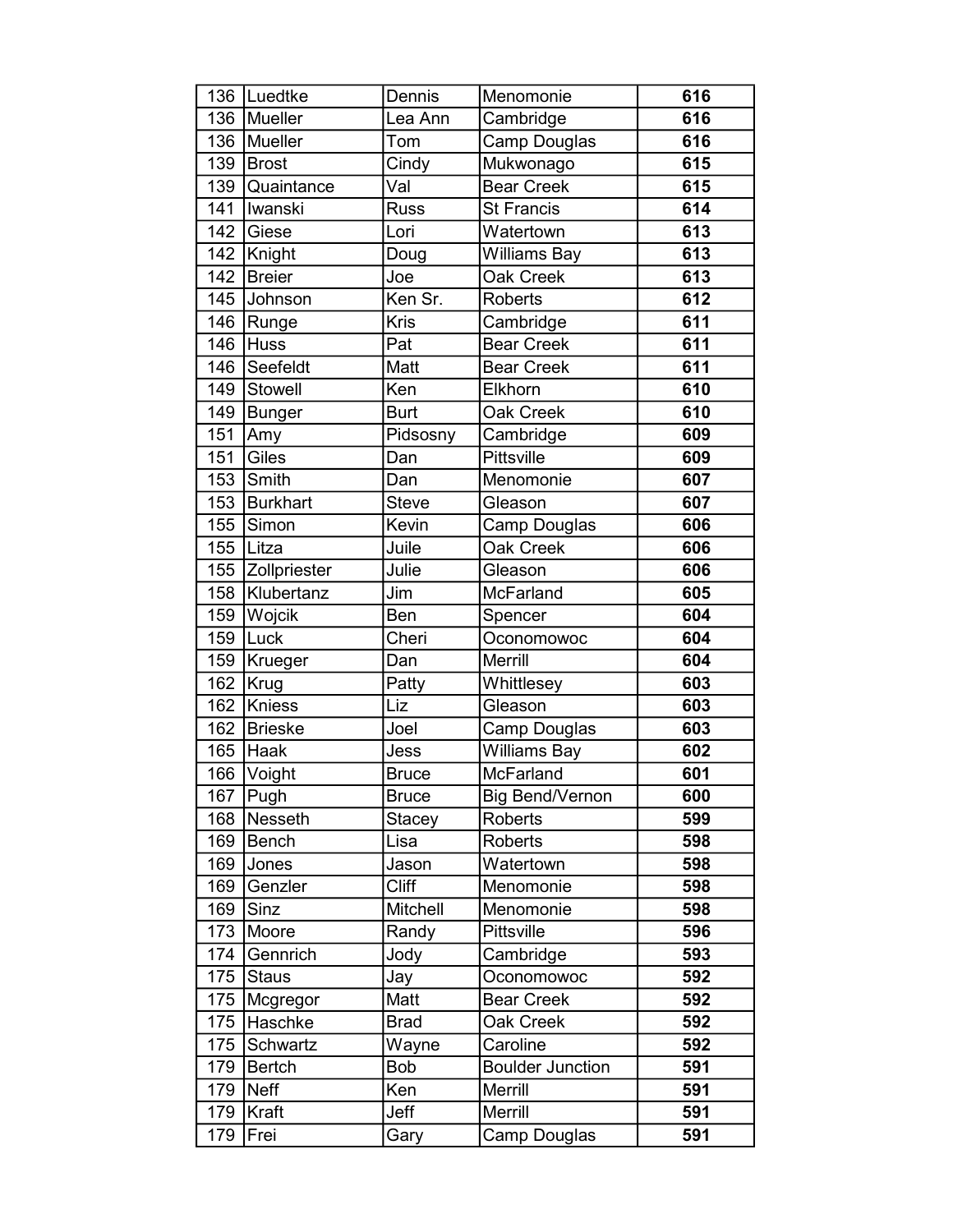| 183              | Howard       | Jim           | Mukwonago              | 590 |
|------------------|--------------|---------------|------------------------|-----|
| 183              | Wignes       | Dave          | La Crosse              | 590 |
| 183              | Luginbuhl    | Diane         | Cambridge              | 590 |
| 186              | Welsh        | Mike          | Oconomowoc             | 589 |
| 187              | Sosinski     | Dale          | Mukwonago              | 588 |
| 188              | Yarbrough    | Robert        | Oconomowoc             | 588 |
| 189              | Eggleston    | Lisa          | Mukwonago              | 586 |
| 189              | <b>Naef</b>  | <b>Bill</b>   | Gleason                | 586 |
| 191              | Eikland      | Michelle      | Cambridge              | 585 |
| 191              | Aschliman    | Sue           | <b>Bear Creek</b>      | 585 |
| 191              | Berg         | Tom           | Caroline               | 585 |
| 194              | Hilmanowski  | Loni          | Menomonie              | 584 |
| 195              | Daher        | Bill          | <b>Roberts</b>         | 583 |
| 195              | Johnson      | John          | Elkhorn                | 583 |
| 197              | Jensen       | Doug          | Caroline               | 581 |
| 198              | Waddell      | <b>Bob</b>    | <b>Williams Bay</b>    | 580 |
| 199              | Winzer       | Uli           | <b>Roberts</b>         | 579 |
| 199              | Anderson     | Dan           | <b>Williams Bay</b>    | 579 |
| 199              | Drew         | Dan           | Tomah                  | 579 |
| 202              | Delander     | Laurie        | <b>Roberts</b>         | 578 |
| 202              | Newville     | Nicole        | <b>Roberts</b>         | 578 |
| 204              | Kosok        | Kevin         | Pepin                  | 577 |
| 205              | Wold         | Wendy         | Menomonie              | 576 |
| 206              | Counihn      | <b>Brian</b>  | <b>Williams Bay</b>    | 575 |
| 206              | Seidl        | Tom           | Aubrndale              | 575 |
| 208              | Erickson     | Lenny         | <b>Roberts</b>         | 573 |
| 209              | Woggon       | Tim           | Camp Douglas           | 572 |
| 210              | Erickson     | James         | Menomonie              | 571 |
| 210              | LeJune       | Chris         | La Crosse              | 571 |
| 212              | Sadler       | Paul          | Mukwonago              | 568 |
| $\overline{212}$ | Cedarblade   | <b>Mike</b>   | Pepin                  | 568 |
| 212              | Masephol     | Jeff          | Pittsville             | 568 |
| 215              | Giese        | Amber         | Mukwonago              | 567 |
| 215              | Tocco        | Peter         | <b>Big Bend/Vernon</b> | 567 |
| 215              | Hansen       | Jessica       | Menomonie              | 567 |
| 215              | McGregor     | Steph         | <b>Bear Creek</b>      | 567 |
| 215              | Zollpriester | John          | Gleason                | 567 |
| 220              | Olson        | Linnea        | <b>Roberts</b>         | 566 |
| 220              | Moore        | Noah          | Pittsville             | 566 |
| 222              | Rabe         | Eric          | Elkhorn                | 564 |
| 223              | Giles        | Christine     | Pearson/Pickerel       | 562 |
| 224              | Krug         | Mitch         | Greenville             | 560 |
| 225              | Gretenhardt  | Gary          | Gleason                | 559 |
| 226              | Kriegel      | Sherri        | Merrill                | 558 |
| 227              | Krall        | <b>Travis</b> | Spencer                | 557 |
| 228              | Frankenstien | Al            | Mukwonago              | 555 |
| 229              | Meyer        | Reid          | Roberts                | 554 |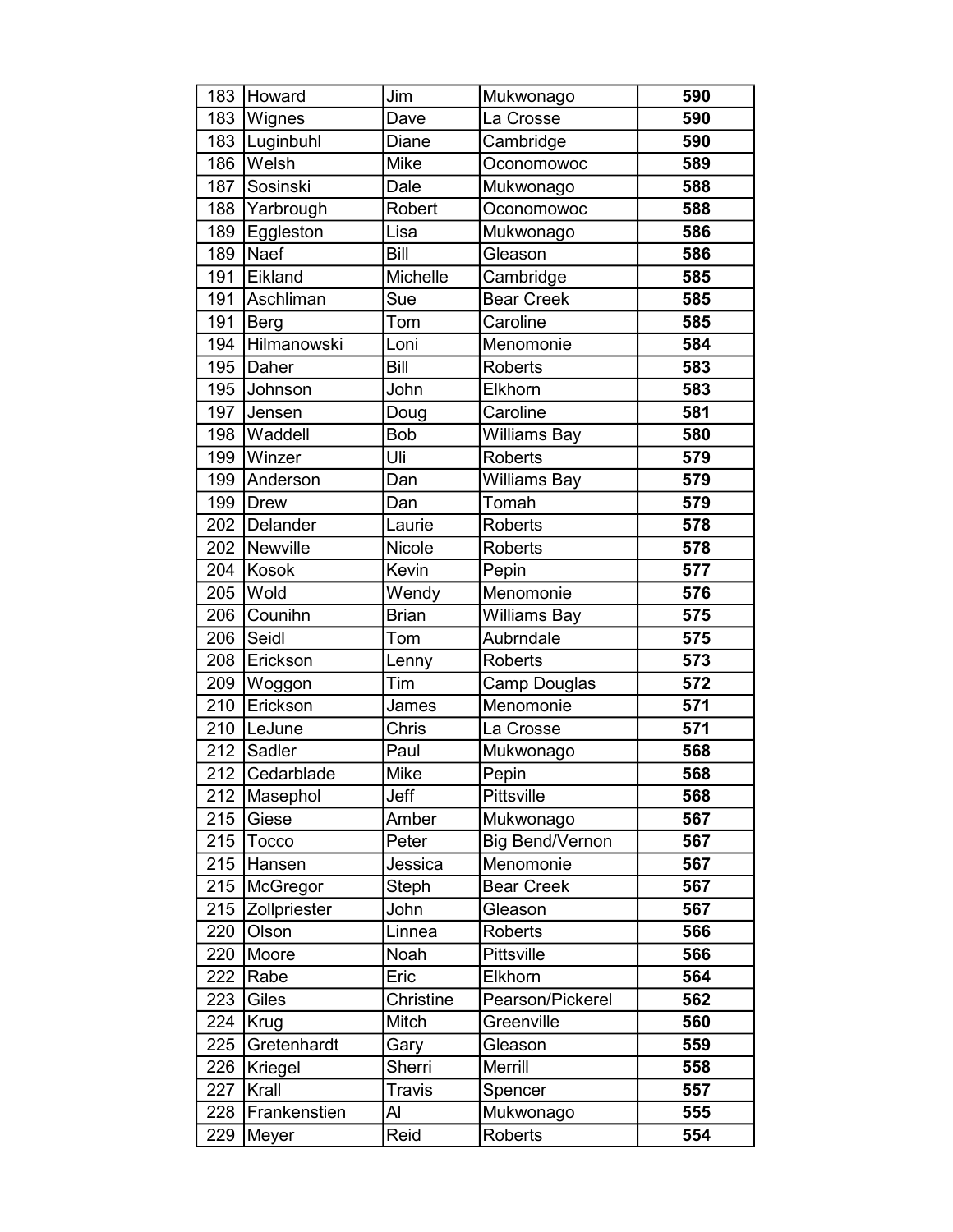| 230 | Bach              | Bave          | <b>Williams Bay</b>    | 553 |
|-----|-------------------|---------------|------------------------|-----|
| 230 | Giles             | Dennis        | Pearson/Pickerel       | 553 |
| 232 | Lundeen-Miller    | kristi        | <b>Roberts</b>         | 552 |
| 232 | Coaty             | Erik          | La Crosse              | 552 |
| 234 | Peters            | <b>Bonnie</b> | Greenville             | 551 |
| 234 | Frank             | Tim           | Menomonie              | 551 |
| 234 | Cekosh            | <b>Nick</b>   | Lake Geneva            | 551 |
| 237 | Tholien           | Tiffany       | Greenville             | 547 |
| 238 | Knott             | Kate          | Merrill                | 545 |
| 238 | Zorman            | Zeb           | Pittsville             | 545 |
| 240 | Miller            | Chris         | Cambridge              | 542 |
| 240 | Skemp             | <b>Doris</b>  | <b>Roberts</b>         | 542 |
| 240 | Luck              | Randy         | Oconomowoc             | 542 |
| 243 | Bonner            | Larry         | Camp Douglas           | 539 |
| 244 | Burton            | Marla         | Cambridge              | 538 |
| 245 | Baker             | Dan           | <b>Oak Creek</b>       | 537 |
| 245 | Malick            | Corey         | Aubrndale              | 537 |
| 247 | Verg              | Kayla         | Caroline               | 536 |
| 248 | Peters            | Andy          | Greenville             | 535 |
| 249 | <b>SCHWEITZER</b> | Holly         | <b>Bear Creek</b>      | 534 |
| 250 | Schmid            | Wally         | VanDyne                | 533 |
| 251 | Schmidt           | <b>Bob</b>    | Watertown              | 532 |
| 251 | Johnson           | Ken           | Lake Geneva            | 532 |
| 253 | Zimmerman         | JoAnne        | Cambridge              | 531 |
| 254 | Aschliman         | Carl          | <b>Bear Creek</b>      | 530 |
| 255 | Dayton            | Anne          | La Crosse              | 529 |
| 256 | Wicke             | Greg          | Cambridge              | 527 |
| 257 | Wilz              | Tim           | <b>Bear Creek</b>      | 525 |
| 258 | Redington         | Amy           | <b>Roberts</b>         | 524 |
| 258 | Peterson          | Rod           | Camp Douglas           | 524 |
| 260 | Kautz             | Ron           | Merrill                | 522 |
| 261 | <b>Rusk-Nowak</b> | Lisa          | Mukwonago              | 521 |
| 261 | Ness              | Jeff          | Camp Douglas           | 521 |
| 263 | <b>Brockman</b>   | Roger         | Merrill                | 518 |
| 264 | Henkel            | Kurt          | Lake Geneva            | 515 |
| 265 | Haschke           | Donna         | Oak Creek              | 509 |
| 265 | Coaty             | Kari          | La Crosse              | 509 |
| 267 | Osteraas          | Mary          | Menomonie              | 508 |
| 268 | <b>Wilz</b>       | Sandy         | <b>Bear Creek</b>      | 506 |
| 269 | Asani             | Sam           | Williams Bay           | 500 |
| 270 | Erdmann           | Frank         | Mukwonago              | 499 |
| 270 | Kruetzer          | Wyatt         | Menomonie              | 499 |
| 270 | Nikolay           | <b>Rick</b>   | Aubrndale              | 499 |
| 273 | Gasser            | Ron           | <b>Big Bend/Vernon</b> | 497 |
| 274 | <b>Benett</b>     | Andy          | <b>Roberts</b>         | 495 |
| 275 | Johnsrud          | Tracey        | <b>St Francis</b>      | 491 |
| 276 | Kerwin            | Andy          | Lake Geneva            | 480 |